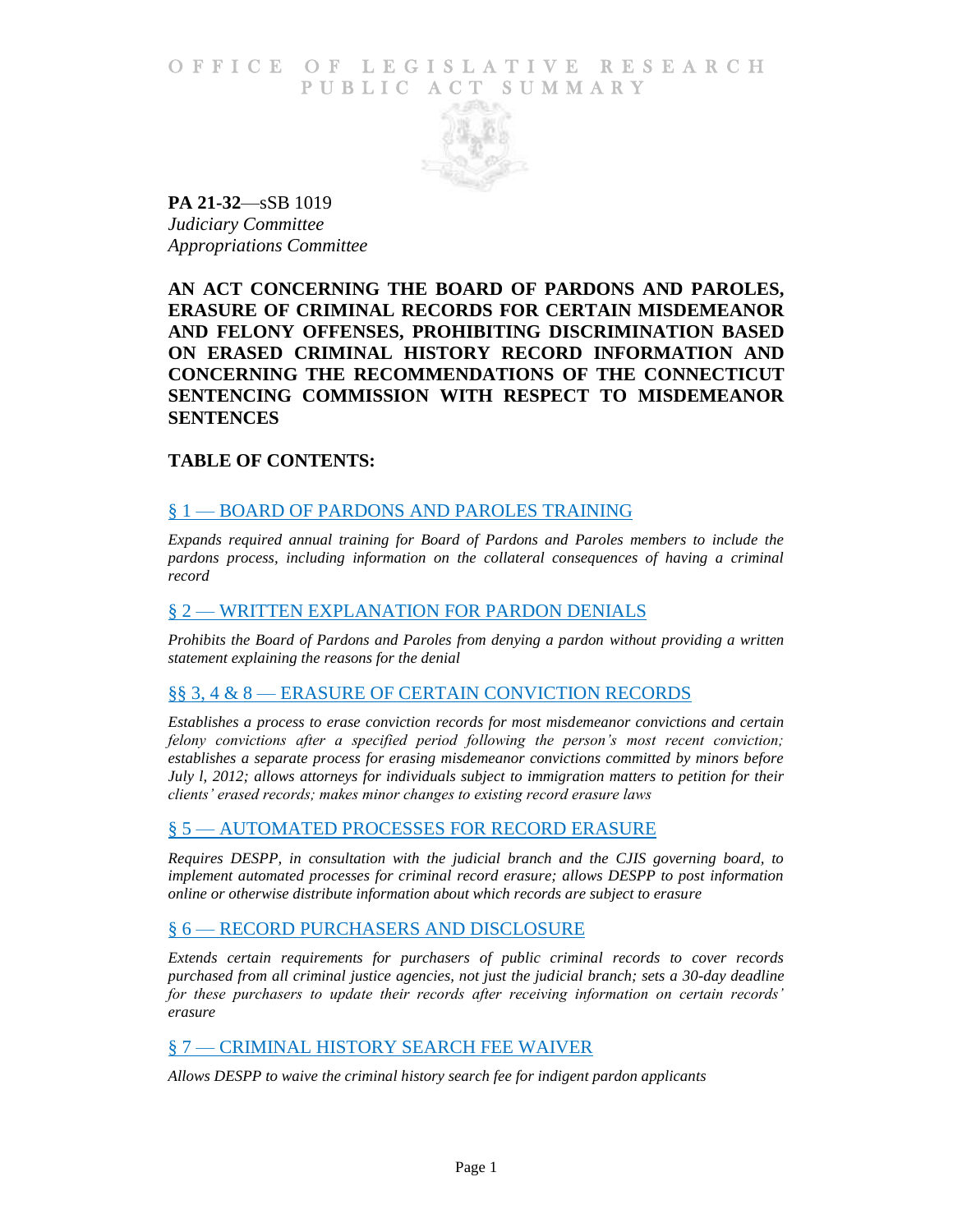# §§ 9-32 & 34 — [DISCRIMINATION BASED](#page-6-2) ON ERASED CRIMINAL [RECORDS](#page-6-2)

*[Prohibits discrimination in various contexts based on someone's erased criminal history record](#page-6-3)  [information; classifies certain types of discrimination on this basis as discriminatory practices](#page-6-3)  [under CHRO's jurisdiction; makes related changes](#page-6-3)*

# § 33 — [CRIMINAL JUSTICE AGENCIES](#page-11-0)

*[Adds DESPP and the Division of Criminal Justice to the list of "criminal justice agencies" for the](#page-11-1)  [purpose of determining access to criminal records](#page-11-1)*

# § 35 — [MISDEMEANOR SENTENCES](#page-11-2)

*[Reduces the maximum sentence for misdemeanors from one year to 364 days and makes related](#page-11-3)  [changes](#page-11-3)*

#### [BACKGROUND](#page-12-0)

EFFECTIVE DATE: Various; see below.

## <span id="page-1-1"></span><span id="page-1-0"></span>§ 1 — BOARD OF PARDONS AND PAROLES TRAINING

*Expands required annual training for Board of Pardons and Paroles members to include the pardons process, including information on the collateral consequences of having a criminal record* 

This act requires members of the Board of Pardons and Paroles to take annual training on the pardons process, including information on the collateral consequences of having a criminal record (such as when applying for housing or employment).

Under existing law, board members must take annual training in the criminal justice and parole systems, including factors in granting parole, victims' rights and services, reentry strategies, risk assessment, case management, and mental health issues.

EFFECTIVE DATE: July 1, 2021

### <span id="page-1-3"></span><span id="page-1-2"></span>§ 2 — WRITTEN EXPLANATION FOR PARDON DENIALS

*Prohibits the Board of Pardons and Paroles from denying a pardon without providing a written statement explaining the reasons for the denial*

The act prohibits the Board of Pardons and Paroles from denying a pardon application unless the board provides the applicant a written statement (1) listing the factors it considered to determine whether the applicant qualified for a pardon and (2) explaining which factors the applicant did not satisfy.

Under existing law, the board's regulations must require board members in pardons hearings to issue written statements of the reasons for rejecting a pardon application (CGS § 54-124a(j); see Conn. Agencies Reg., § 54-124a(j)(3)-1). EFFECTIVE DATE: January 1, 2023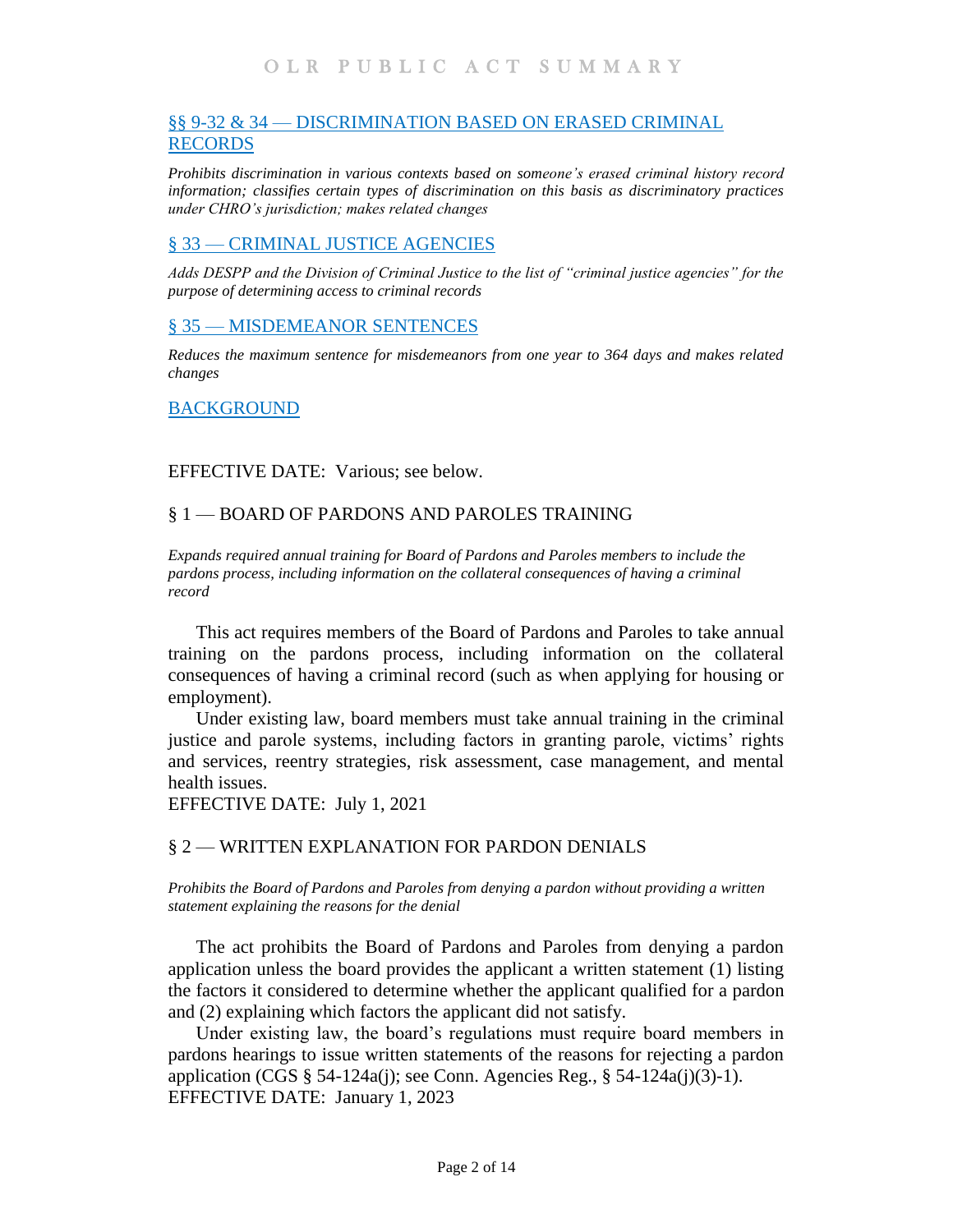### <span id="page-2-1"></span><span id="page-2-0"></span>§§ 3, 4 & 8 — ERASURE OF CERTAIN CONVICTION RECORDS

*Establishes a process to erase conviction records for most misdemeanor convictions and certain felony convictions after a specified period following the person's most recent conviction; establishes a separate process for erasing misdemeanor convictions committed by minors before July l, 2012; allows attorneys for individuals subject to immigration matters to petition for their clients' erased records; makes minor changes to existing record erasure laws*

The act establishes a process to erase records of most misdemeanor convictions and certain felony convictions after a specified period following the person's most recent conviction. The erasure generally applies to (1) related police, court, and prosecutor records (including those from any prosecuting grand jury) and (2) records held by the Board of Pardons and Paroles regarding court obligations arising from the conviction.

These erasure provisions generally apply to (1) classified or unclassified misdemeanors; (2) class D or E felonies; and (3) unclassified felonies with up to five-year prison terms. The act excludes (1) family violence crimes and (2) nonviolent or violent sexual offenses requiring sex offender registration (see BACKGROUND). (PA 21-33, § 10, expands the list of convictions ineligible for erasure to include (1) specified class D felonies and class A misdemeanors, such as several assault crimes, and (2) any offense for which the person has not completed serving the sentence, including probation or parole.)

Under the act, applicable convictions are eligible for erasure after the following periods have passed since the person's most recent conviction:

- 1. seven years, for eligible misdemeanors; and
- 2. 10 years, for eligible felonies.

In each case, the periods are calculated from the date the court entered the person's most recent conviction for any crime, except for convictions for certain drug possession crimes (see  $\S$  3(e)(3) below).

Under the act, the records are erased automatically for offenses that occurred on or after January 1, 2000. For offenses before then, the records are erased when the person files a petition on a form prescribed by the Office of the Chief Court Administrator.

The act specifies that these provisions do not (1) limit any other procedure for erasure of criminal history record information or (2) prohibit someone from participating in such a procedure, even if that person's records have been erased under the act's procedure.

As explained below, the act establishes a separate process for erasing misdemeanor convictions committed by minors before July l, 2012.

It also makes conforming changes.

EFFECTIVE DATE: January 1, 2023

#### *Certain Drug Possession Convictions (§ 3(e)(3))*

Under the act, if a person was convicted for certain illegal drug possession offenses before October 1, 2015, that conviction is not considered a most recent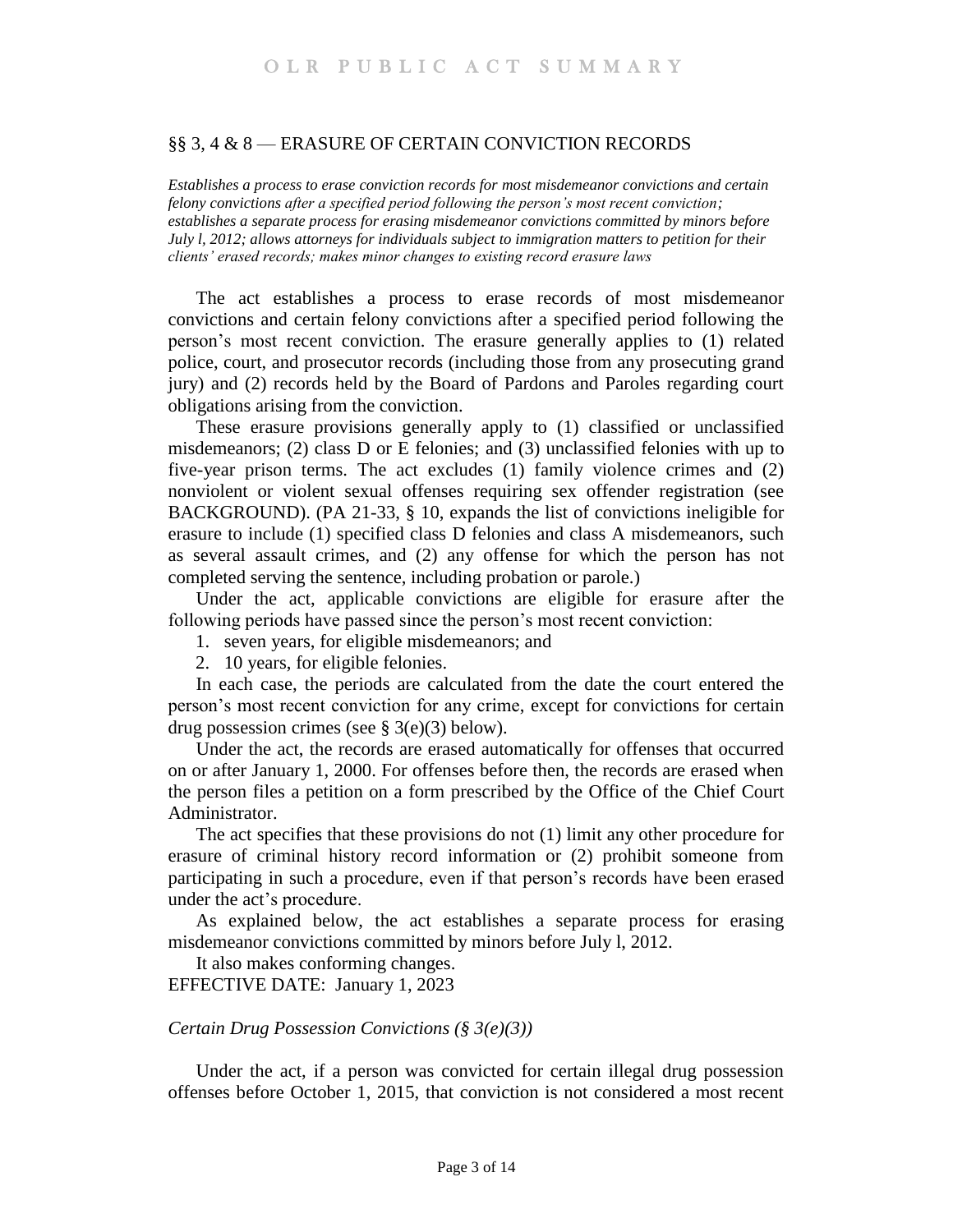offense when evaluating whether enough time has passed for a person's conviction to qualify for erasure. Generally, this applies to convictions for possessing (1) less than four ounces of cannabis or (2) any amount of nonnarcotic or non-hallucinogenic drugs.

(Effective October 1, 2015, PA 15-2, June Special Session (§ 1) replaced the prior penalty for drug possession crimes, which punished most types of illegal drug possession as felonies. It created a new penalty structure that generally punishes possession of illegal drugs as a class A misdemeanor.)

### *DMV Records (§ 3(e)(5))*

The act specifies that it does not require the Department of Motor Vehicles (DMV) to erase criminal history record information from operators' driving records. It requires DMV, when applicable, to make this information available through the Commercial Driver's License Information System.

#### *Certain Misdemeanor Convictions for Minors (§ 3(f))*

Under existing law, 17 is the maximum age of juvenile court jurisdiction. Specifically, 16-year-olds were transferred to juvenile jurisdiction starting July 1, 2010, and 17-year-olds were transferred starting July 1, 2012.

The act establishes a separate process for erasure of misdemeanor convictions for crimes committed before July 1, 2012, by individuals under age 18 at the time of the offense. These provisions apply to related police, court, and prosecutor records. But they do not apply if the person was convicted for multiple charges in the case and at least one is not eligible for erasure. This is an exception to the general rule for record erasure in multi-count cases (see § 3(i) below).

For these offenses committed from January 1, 2000, through June 30, 2012, if the records are electronic (other than scanned copies of physical documents), they must be erased; otherwise, they are deemed erased by operation of law. The act excludes from these procedures (1) motor vehicle offenses; (2) violations under Title 14 (motor vehicle and driving laws); and (3) offenses for failing to pay the fine and related fees, plead not guilty, or appear in court for an infraction or a violation that is subject to infraction procedures.

For misdemeanor offenses committed before January 1, 2000, by someone under age 18, the person may request the erasure by filing a petition with the Superior Court where the conviction occurred. The court must then direct the records to be erased.

#### *General Provisions (§ 3(g)-(i), (k)-(l))*

Under the act, various existing provisions on criminal record erasure in some circumstances (e.g., following a dismissal, not guilty finding, or pardon) also apply to the act's new erasure provisions, as applicable.

For example:

1. no fees may be charged for any record erasure petition;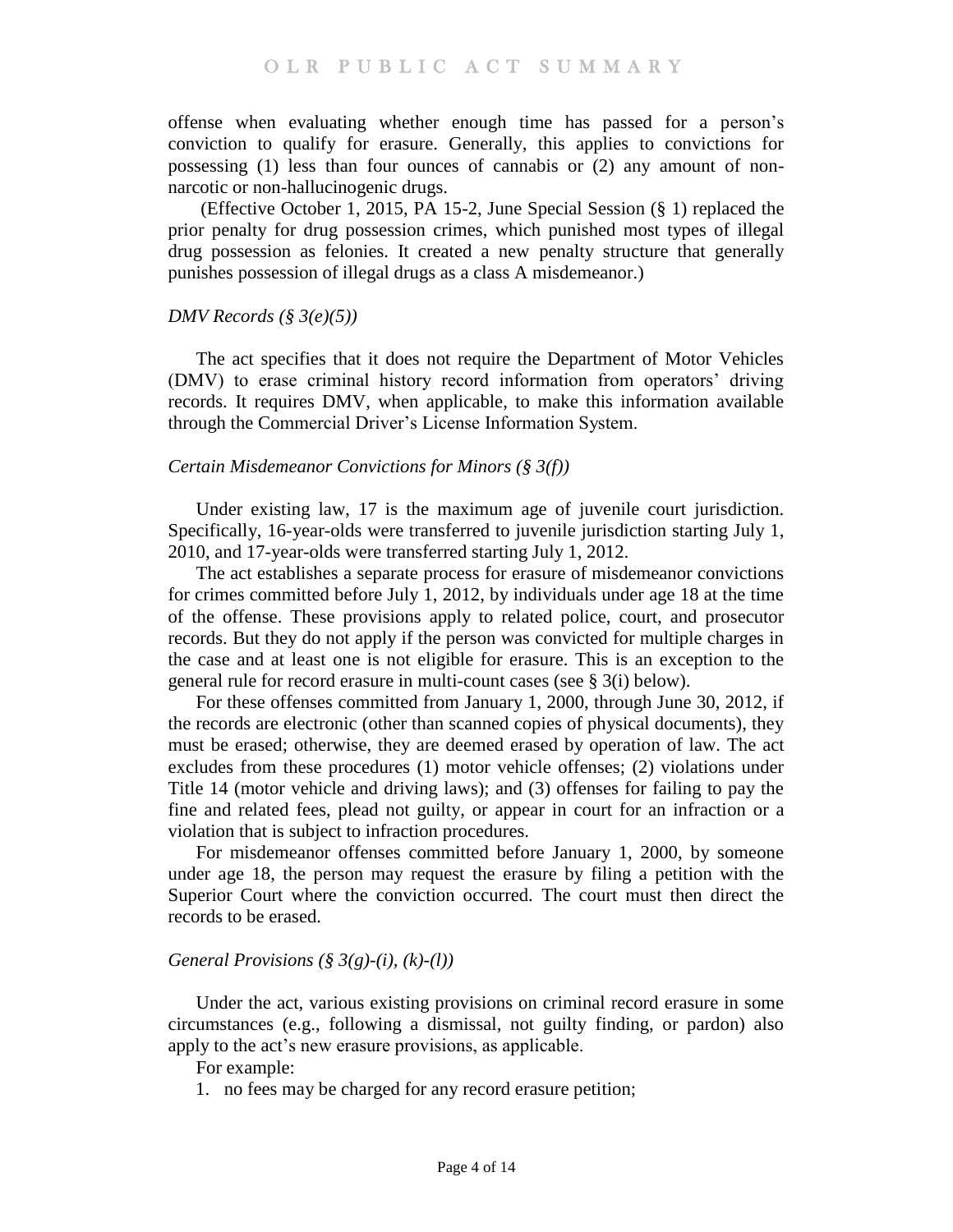- 2. anyone whose records are erased under these provisions is deemed to have never been arrested for those charges under law and may swear to that under oath;
- 3. if the case contained multiple charges and only some are entitled to erasure, electronic records released to the public must be erased to the extent they reference charges entitled to erasure; and
- 4. these record erasure laws do not apply to court records and transcripts prepared by official court reporters, assistant court reporters, and monitors.

Generally, the court clerk or law enforcement agencies with information in these erased records must not disclose information pertaining to the erased charges. But the person whose charges were erased can obtain this information by submitting satisfactory proof of his or her identity under guidelines prescribed by the Office of the Chief Court Administrator. The clerk must provide adequate measures to safeguard against unauthorized access to, or dissemination of, erased records. The court clerk must forward a notice of the erasure to applicable law enforcement agencies directing that their records about the case be erased.

The court must disclose erased criminal records (unless they have been destroyed) in limited circumstances, such as to the prosecutor and defense counsel when the records are connected to a perjury charge that the prosecutor alleges to have arisen from testimony at trial.

# *Petition for Return of Records for Immigration Matters (§ 3(j))*

The act allows a person's attorney to petition the Superior Court for the client's erased records if the client is the subject of an immigration matter and federal law may require disclosure of criminal history information. This applies to Connecticut convictions that were erased under existing law or the act's new procedures.

The attorney must file the petition with the Superior Court (1) where the conviction occurred, (2) that has custody of the conviction records, or (3) where venue would currently exist if the conviction took place in certain courts that are now obsolete.

The court must direct that the police, court, and prosecutor records be made available to the attorney, to the extent the information has been retained.

# *Erasure of Records Following Decriminalization (§ 4)*

Under existing law, upon the petition of someone convicted for an act that was subsequently decriminalized, the court must order the physical destruction of all related police, court, and prosecution records. The act specifies that the court must order this immediately upon receiving the petition.

### *Court Location for Certain Existing Erasure Laws (§§ 3(b)-(d) & 4)*

The act also specifies that, for various record erasure provisions under existing law, the petitioner must file the request with the Superior Court where venue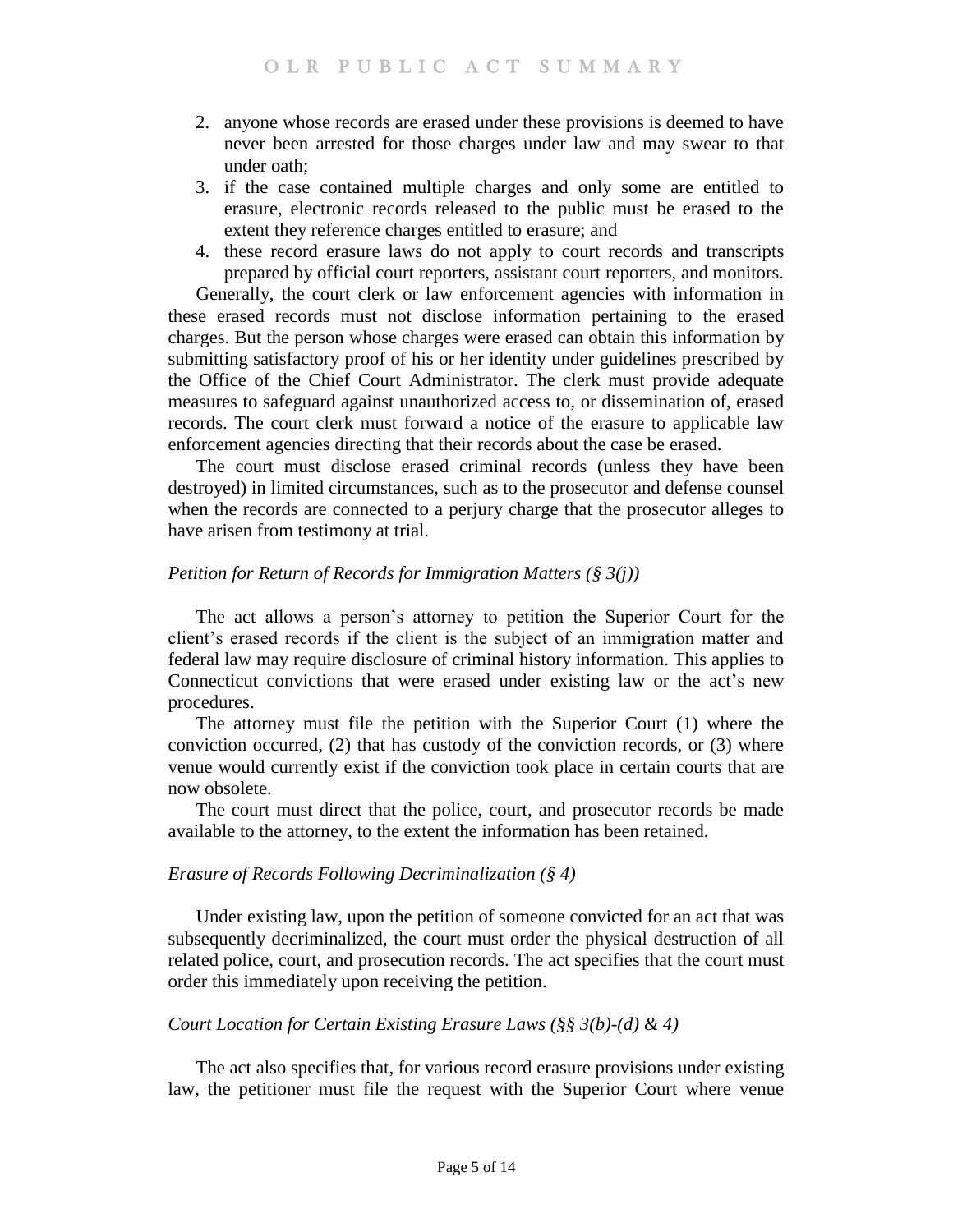would currently exist if the conviction took place in certain courts that are now obsolete. Prior law instead required these petitions to be filed with the judicial branch records center.

These provisions apply to petitions for erasure of (1) convictions for decriminalized offenses and (2) records for certain older cases that are subject to erasure under existing law (e.g., dismissals or pardons).

The act also makes related minor changes.

### <span id="page-5-1"></span><span id="page-5-0"></span>§ 5 — AUTOMATED PROCESSES FOR RECORD ERASURE

*Requires DESPP, in consultation with the judicial branch and the CJIS governing board, to implement automated processes for criminal record erasure; allows DESPP to post information online or otherwise distribute information about which records are subject to erasure*

The act requires the Department of Emergency Services and Public Protection (DESPP), in consultation with the judicial branch and the Criminal Justice Information System (CJIS) Governing Board, to develop and implement automated processes for criminal record erasure.

The act allows DESPP, within available appropriations, to post information on its website or otherwise disseminate information about which records are subject to erasure. It also specifies that these provisions do not require the destruction of paper records.

EFFECTIVE DATE: January 1, 2023

### <span id="page-5-3"></span><span id="page-5-2"></span>§ 6 — RECORD PURCHASERS AND DISCLOSURE

*Extends certain requirements for purchasers of public criminal records to cover records purchased from all criminal justice agencies, not just the judicial branch; sets a 30-day deadline for these purchasers to update their records after receiving information on certain records' erasure* 

Existing law establishes certain requirements that those who purchase public criminal records from the judicial branch must meet before disclosing these records. The act expands these provisions to also cover records purchased from other criminal justice agencies (e.g., the State Police, Department of Correction, or DMV). It also specifies that these requirements apply to background screening providers and similar data-based services or companies, in addition to consumer reporting agencies as under existing law.

Under existing law, the judicial branch must make information (such as docket numbers) on erased records available to these purchasers, to allow them to identify and permanently delete these records. Before disclosing the records, the person must purchase from the judicial branch any updated public criminal records or information available to comply with the law, either on a monthly basis or on another schedule the judicial branch establishes. As noted above, the act extends these provisions to other criminal justice agencies.

Existing law also requires these purchasers to update their records before disclosing them, to permanently delete any erased records. The act requires them to do this within 30 days after receiving information on erased records.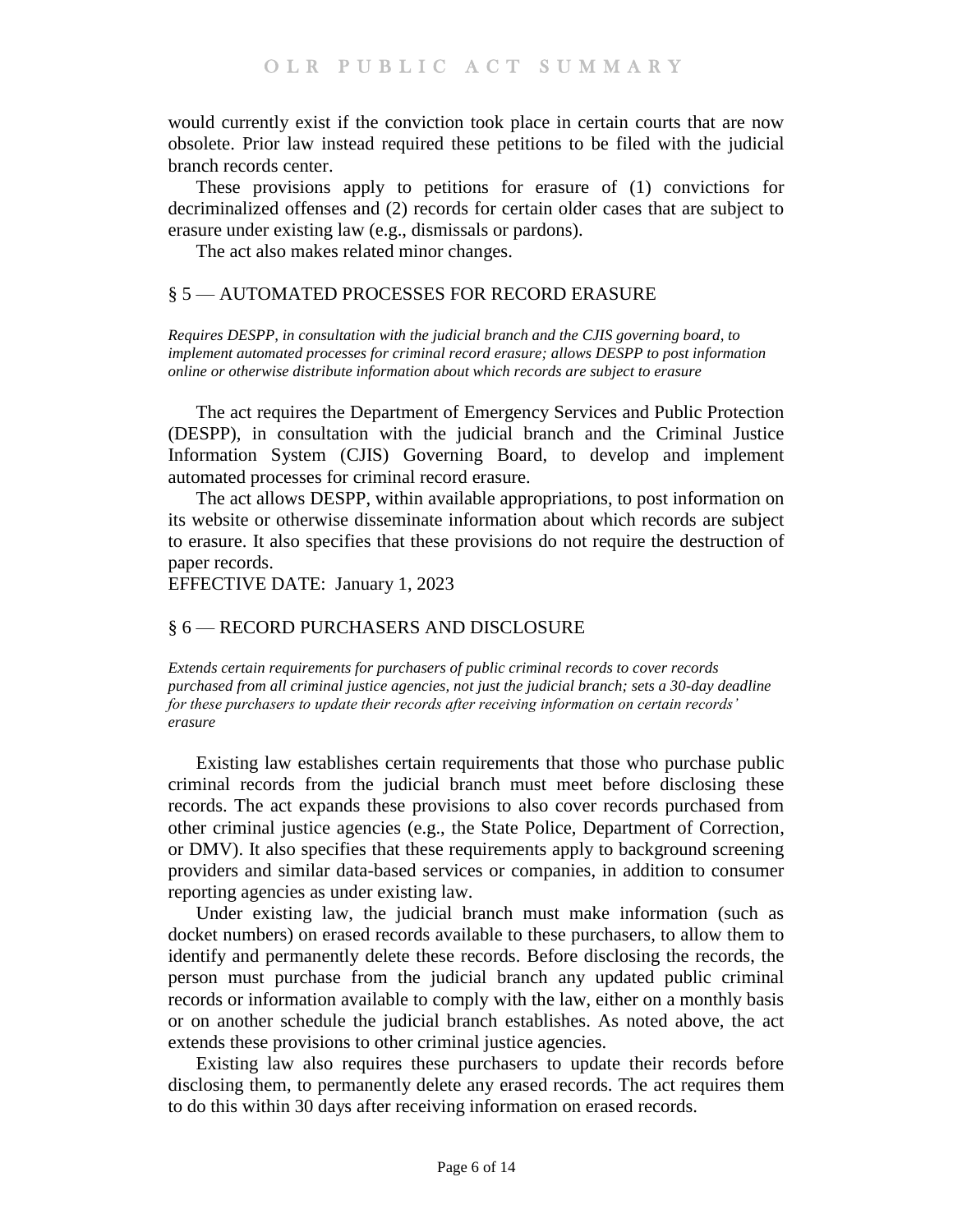As under existing law, the purchaser may not further disclose erased records. EFFECTIVE DATE: January 1, 2023

### <span id="page-6-0"></span>§ 7 — CRIMINAL HISTORY SEARCH FEE WAIVER

<span id="page-6-1"></span>*Allows DESPP to waive the criminal history search fee for indigent pardon applicants* 

The act allows DESPP to waive the \$75 fee for a criminal history information record search for individuals requesting the search in connection with their pardon application. It requires applicants seeking a waiver to complete a DESPPprescribed form indicating their indigency. EFFECTIVE DATE: July 1, 2021

# <span id="page-6-2"></span>§§ 9-32 & 34 — DISCRIMINATION BASED ON ERASED CRIMINAL RECORDS

<span id="page-6-3"></span>*Prohibits discrimination in various contexts based on someone's erased criminal history record information; classifies certain types of discrimination on this basis as discriminatory practices under CHRO's jurisdiction; makes related changes* 

The act prohibits various forms of discrimination based on someone's erased criminal history record information, such as in employment, public accommodations, the sale or rental of housing, the granting of credit, and several other areas.

In several cases, it classifies discrimination based on these erased records as a "discriminatory practice" under the Commission on Human Rights and Opportunities (CHRO) laws. By doing so, the act allows individuals aggrieved by these violations, or CHRO itself, to file a complaint with CHRO alleging discrimination.

Additionally, it classifies as discriminatory employment practices certain employer actions already prohibited by law and allows aggrieved individuals to file a CHRO complaint or lawsuit (see § 15 below).

EFFECTIVE DATE: January 1, 2023, except for certain provisions on (1) discriminatory practices within CHRO jurisdiction (§§ 11, 12, 16, 17, 23, 24 & 26) and (2) state agency discrimination (§§ 18-22), which are effective October 1, 2021.

### *Erased Records Defined (§ 9)*

The act defines "criminal history record information" as court records and information obtained from the judicial branch or any criminal justice agency relating to (1) arrests, releases, detentions, indictments, information, or other formal criminal charges; (2) any events and outcomes arising from those arrests, releases, and detentions, including pleas, trials, sentences, appeals, incarcerations, correctional supervision, paroles and releases, or outstanding judgments; and (3) any other conviction information.

Under the act, "erased criminal history record information" is (1) the above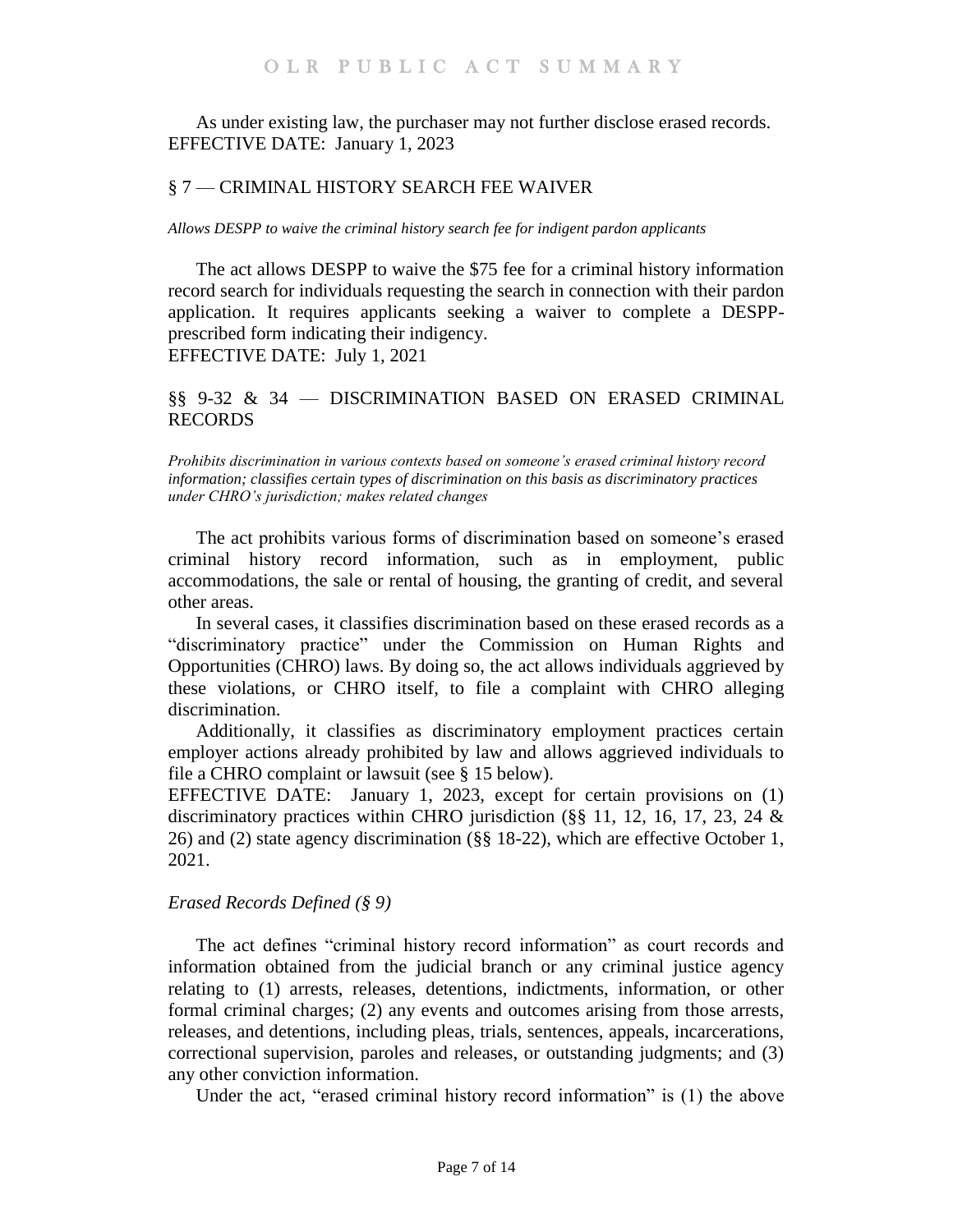information that has been erased under the act or existing law, (2) information related to people granted youthful offender status, or (3) continuances of criminal cases that are more than 13 months old.

# *Discriminatory Practices Under CHRO Statutes*

Under the act, the following types of discrimination are classified as discriminatory practices subject to CHRO jurisdiction (§ 10). These provisions apply starting January 1, 2023.

*Deprivation of Rights (§ 11)*. The act prohibits depriving someone of rights, privileges, or immunities secured or protected by state or federal laws or constitutions, or causing this to occur, based on a person's erased criminal history record information.

*Housing (§ 12).* The act generally prohibits the following kinds of housing discrimination based on the erased criminal history record information of (1) a buyer or renter (or potential one as applicable); (2) anyone associated with them; or (3) someone residing in, or intending to reside in, the dwelling after it is sold, rented, or made available. Specifically, this applies to:

- 1. refusing to sell or rent a dwelling after a person makes a bona fide offer, or refusing to negotiate for the sale or rental, or otherwise denying or making a dwelling unavailable;
- 2. discriminating in the terms, conditions, or privileges of a dwelling's sale or rental, or in the provision of services or facilities in connection with the sale or rental;
- 3. making, printing, or publishing a notice, statement, or advertisement (or causing any of these to be done) about a dwelling's sale or rental that indicates a preference, limitation, or discrimination, or an intention to make such a preference, limitation, or discrimination;
- 4. falsely representing to someone that a dwelling is not available for inspection, sale, or rental (a practice commonly known as "steering"); or
- 5. any person or entity engaging in residential real estate-related transactions discriminating in making a transaction available or in the transactions' terms or conditions.

Additionally, the act generally prohibits the following kinds of housing discrimination based on a person's erased criminal history record information:

- 1. inducing or attempting to induce someone, for profit, to sell or rent a dwelling by representing that people with erased criminal history record information are moving, or may move, into the neighborhood;
- 2. denying someone access to, or membership or participation in, a multiplelisting service, real estate brokers' organization, or other service, organization, or facility related to the business of residential real estate sales or rentals, or discriminating in the terms or conditions of this access, membership, or participation; or
- 3. coercing, intimidating, threatening, or interfering with someone's exercise or enjoyment of these rights, or taking these actions on account of the person having exercised, enjoyed, or aided or encouraged someone else in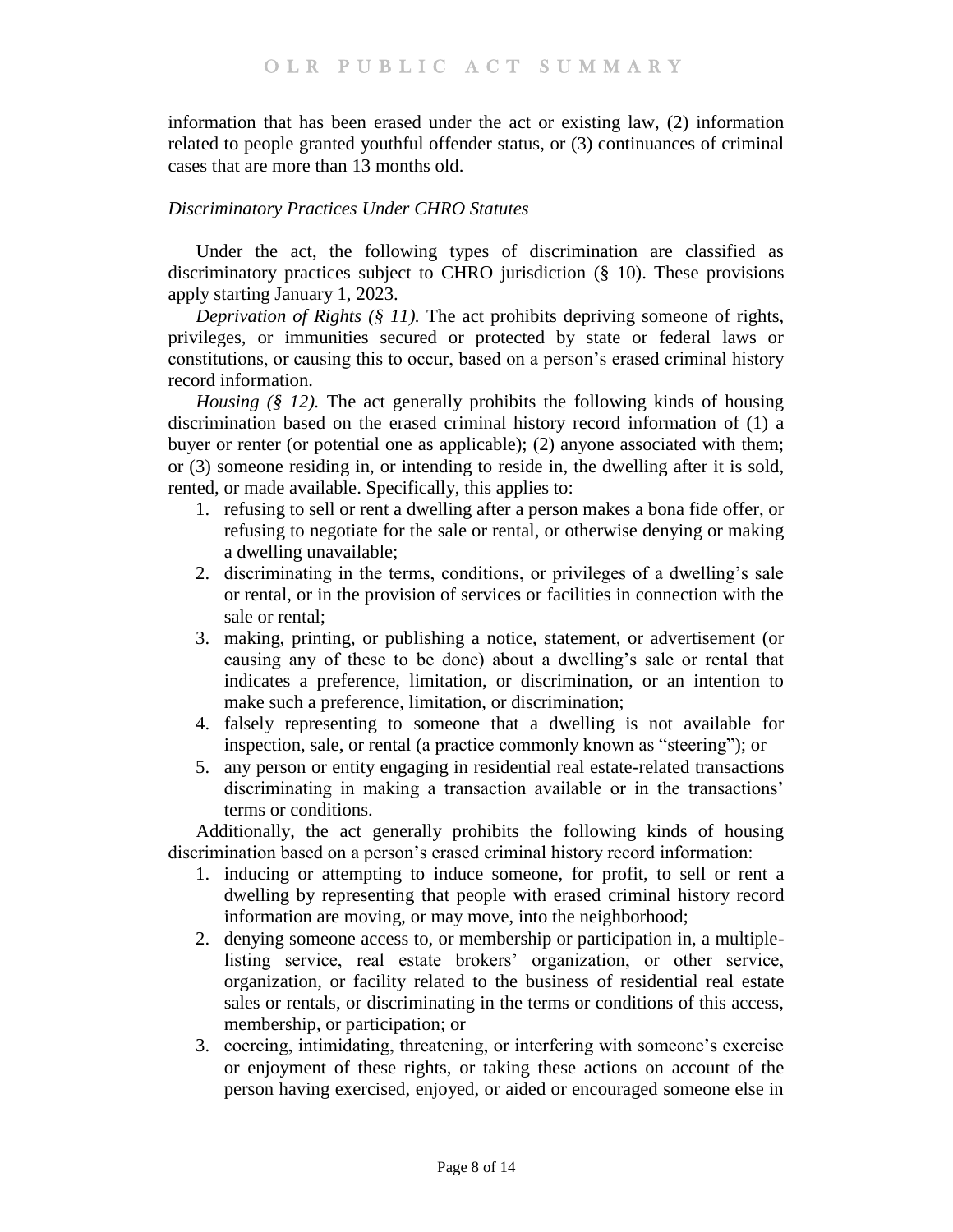the exercise or enjoyment of these rights.

These prohibitions do not apply to (1) renting a room or rooms in a unit in a home if the owner lives in part of that unit or (2) a unit in a home containing up to four units if the owner lives in one.

The act specifies that these provisions do not (1) limit any reasonable state law or municipal ordinance restricting maximum occupancy in a dwelling or (2) prohibit a property appraiser from considering factors other than someone's erased criminal history record.

*Employer Actions Already Prohibited by Law (§ 15).* Existing law bars employers from taking various actions in relation to job applicants' or employees' criminal history or erased criminal records. These provisions apply to any employer with at least one employee, including the state and municipal employers.

Under prior law, an applicant or employee allegedly aggrieved by such a violation could file a complaint with the labor commissioner. The act instead deems some violations to be discriminatory employment practices under CHRO's jurisdiction. It allows allegedly aggrieved individuals to file a (1) CHRO complaint or (2) lawsuit for declaratory or injunctive relief, damages, or any other remedy allowed by law. The act specifies that it is the individual's choice whether to file a CHRO complaint or lawsuit.

This applies to the following:

- 1. employers asking prospective employees about their prior arrests, criminal charges, or convictions on an initial employment application, unless the (a) employer must do so under a state or federal law or (b) prospective employee is applying for a position that requires a security or fidelity bond or an equivalent bond;
- 2. if an employment application includes questions on criminal history, the failure to contain certain disclosures in clear and conspicuous language, including (a) that the applicant is not required to disclose erased records, (b) an explanation of what those records are, and (c) that individuals with erased records may swear under oath that they were never arrested in connection with the erased proceedings; and
- 3. employers (or their agents, representatives, or designees) denying employment to someone, or discharging or discriminating against an employee, based solely on a pre-employment conviction that was erased or for which the person received a provisional pardon or certificate of rehabilitation.

The act also makes minor and technical changes to these provisions.

*Other Employment Provisions (§ 16).* The act prohibits employers or their agents, representatives, or designees from discriminating against someone in pay or employment terms, conditions, or privileges based on the person's erased criminal history record information. This applies to any employer with at least one employee, including the state and municipal employers.

The act also prohibits the following kinds of employment-related discrimination based on a person's erased criminal history record information:

1. employment agencies failing or refusing to properly classify or refer the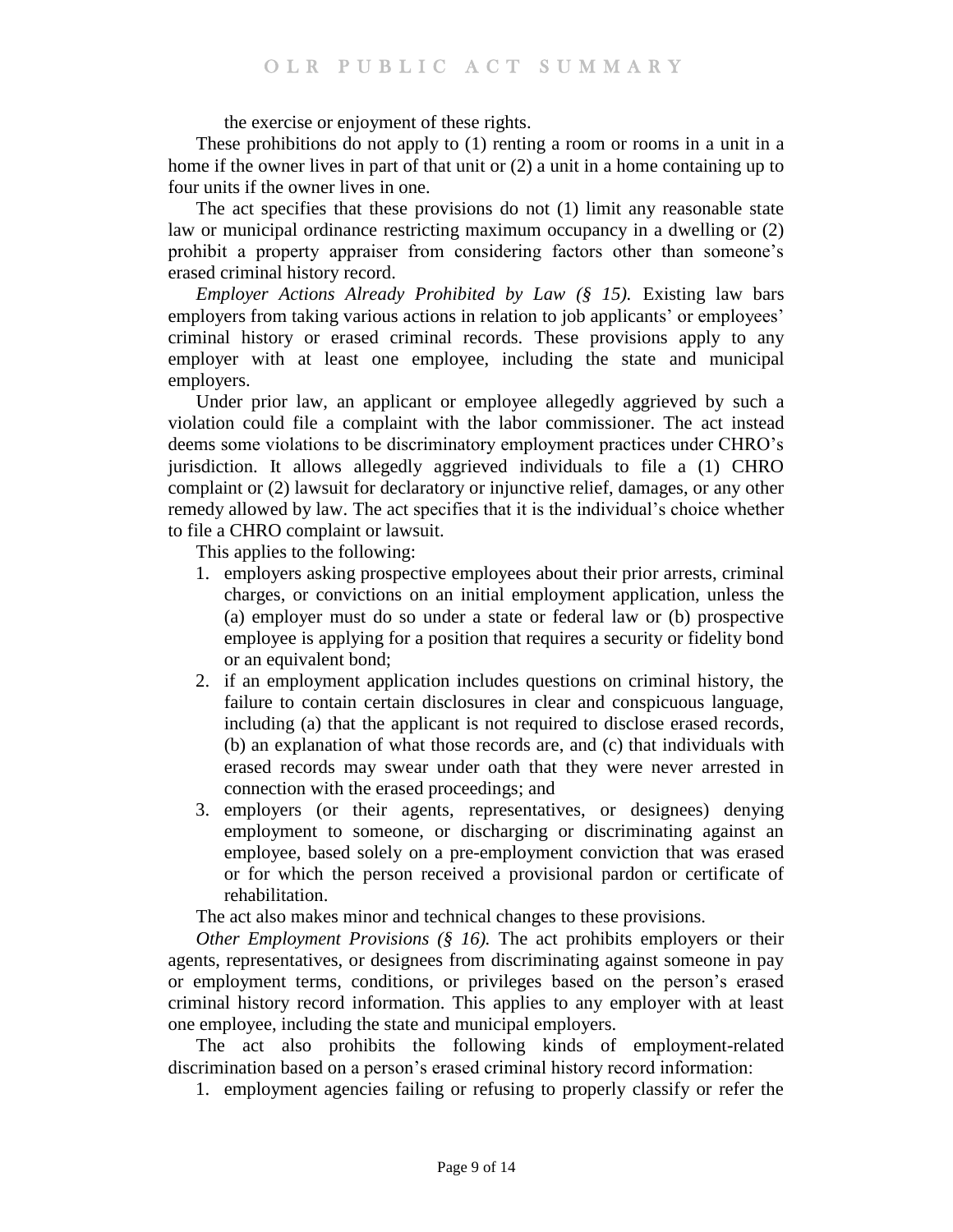person for employment or otherwise discriminating against the person;

- 2. labor organizations excluding the person from full membership rights, expelling the person, or discriminating in any way against a member, employer, or employee; and
- 3. employers, employment agencies, labor organizations, or anyone else advertising employment opportunities in a way that restricts employment on this basis and thus discriminates.

*Associations of Licensed People (§ 17).* The act prohibits professional or trade associations, boards, or other organizations whose profession, trade, or occupation requires a state license, from refusing to accept someone as a member because of his or her erased criminal history record information. Violators are subject to a \$100 to \$500 fine.

*Public Accommodations (§ 23).* The act prohibits anyone from denying someone, based on erased criminal record information, full and equal accommodations in any place of public accommodation, resort, or amusement (i.e., one that caters to or offers its services, facilities, or goods to the general public), subject to lawful conditions and limitations that apply alike to everyone. It further prohibits discriminating, segregating, or separating people on this basis.

*State Higher Education System (§§ 24 & 25).* The act prohibits the state higher education system from denying someone an educational opportunity based on erased criminal history record information.

Additionally, it requires the system's policies to have the goal of ensuring that no qualified person is denied the opportunity for higher education due to erased criminal history record information. (The act does not make a violation of this latter provision a discriminatory practice under the CHRO laws.)

*Credit (§ 26).* The act prohibits a creditor from discriminating against an adult in a credit transaction based on his or her erased criminal record history information.

# *Other Forms of Discrimination*

The act also addresses discrimination in the areas described below, but does not classify them as discriminatory practices under CHRO jurisdiction.

*Connecticut Housing Finance Authority (§ 13).* Under the act, the Connecticut Housing Finance Authority must require that the occupancy of all housing it finances or otherwise assists be open to all people regardless of their erased criminal history record information. The act also requires the contractors and subcontractors who build or rehabilitate this housing to take affirmative action to provide equal employment opportunity without discriminating as to erased criminal history record information.

*Municipal Housing Finance Assistance (§ 14).* The act requires municipalities to take all necessary steps to ensure that the occupancy of all housing financed or assisted under the Municipal Housing Finance Assistance Act is open to all people, regardless of their erased criminal history record information.

*State Agencies (§§ 18-22 & 29).* Starting January 1, 2023, the act prohibits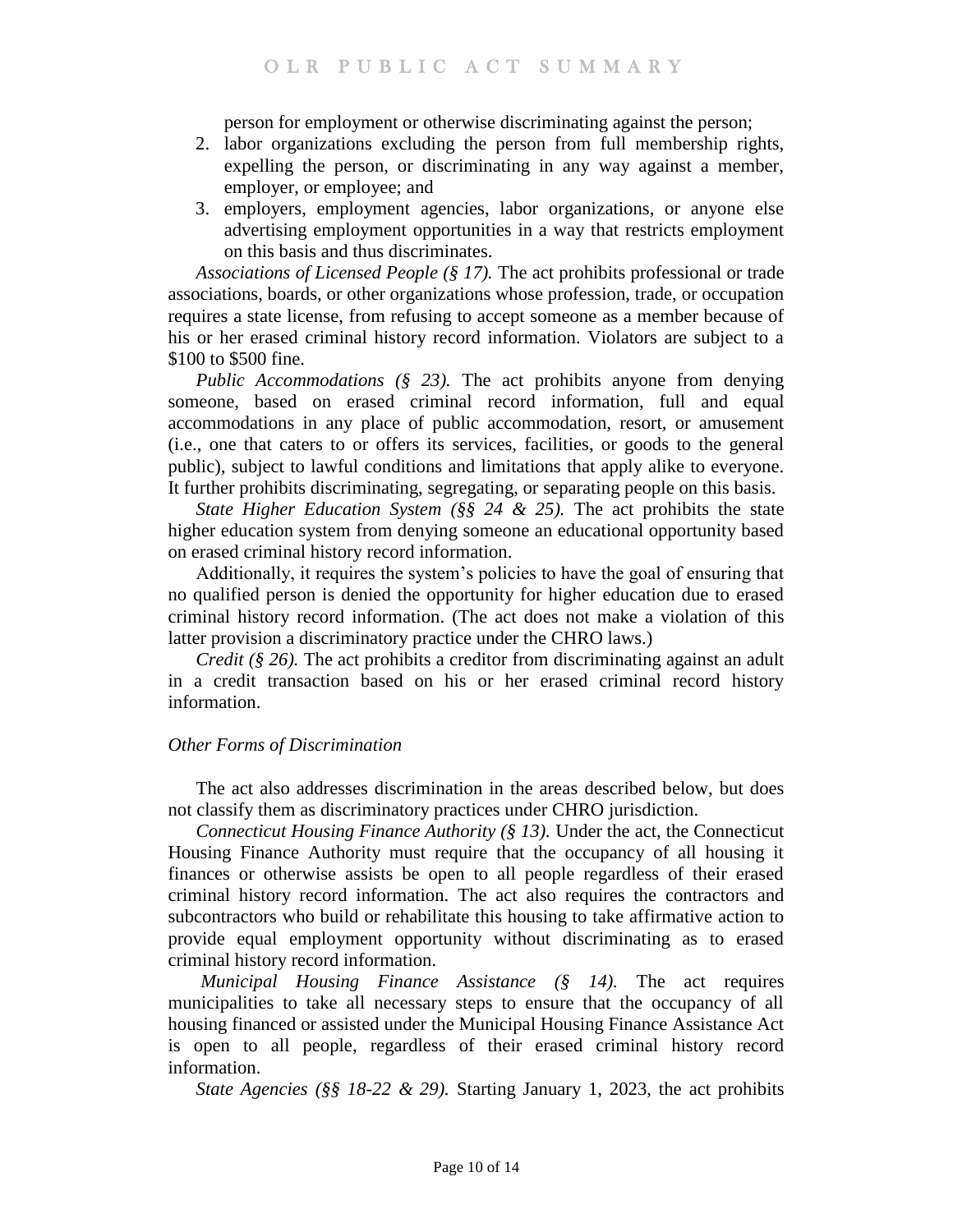several types of discrimination by state agencies regarding erased criminal history record information. More specifically, it:

- 1. requires state officials and supervisory personnel to recruit, appoint, assign, train, evaluate, and promote state personnel based on merit and qualifications, without regard to their erased criminal history record information (§ 18);
- 2. prohibits state departments, boards, or agencies from granting, denying, or revoking a person's license or charter on the grounds of his or her erased criminal history record information, except DMV may consider this information to the extent required by federal regulations on commercial driver's licenses (49 § C.F.R. 384) (§ 19);
- 3. requires all educational, counseling, and vocational guidance programs and all apprenticeship and on-the-job training programs of state agencies, or in which they participate, to be open to all qualified people, without regard to their erased criminal history record information (§ 20);
- 4. prohibits someone's erased criminal history record information from being considered as a limiting factor in state-administered programs involving the distribution of funds to qualify applicants for benefits authorized by law (§ 21); and
- 5. requires state agency services to be performed without discrimination based on erased criminal history record information (§ 22).

Additionally, the act specifically prohibits state departments, boards, or agencies from allowing any newly prohibited types of discrimination described above that the act classifies as discriminatory practices under the CHRO laws (e.g., housing discrimination based on erased criminal records).

*Auto or Life Insurance (§§ 27 & 28).* The act prohibits auto insurance companies from declining, canceling, or refusing to renew policies solely based on erased criminal history record information, unless the company is part of an insurer group and another member of the group would not decline a similar application on this basis.

The act also prohibits life insurers from making any distinction or discrimination against a person in premiums, rates, or the amount payable on a policy because of the person's erased criminal history record information.

In each case, a violation is considered an unfair and deceptive insurance practice (see CGS § 38a-816).

# *Licensure or Employment Denial Based on Criminal History (§§ 30-32)*

Existing law declares that it is the state's policy to encourage employers to give favorable consideration to hiring people with criminal convictions. The act specifies that this policy must not be construed to allow employers to (1) refuse to hire, (2) fire, or (3) discriminate against someone in compensation or other employment terms, based on that person's erased criminal history record information.

Generally, existing law:

1. allows state agencies to deny employment or a credential to a person with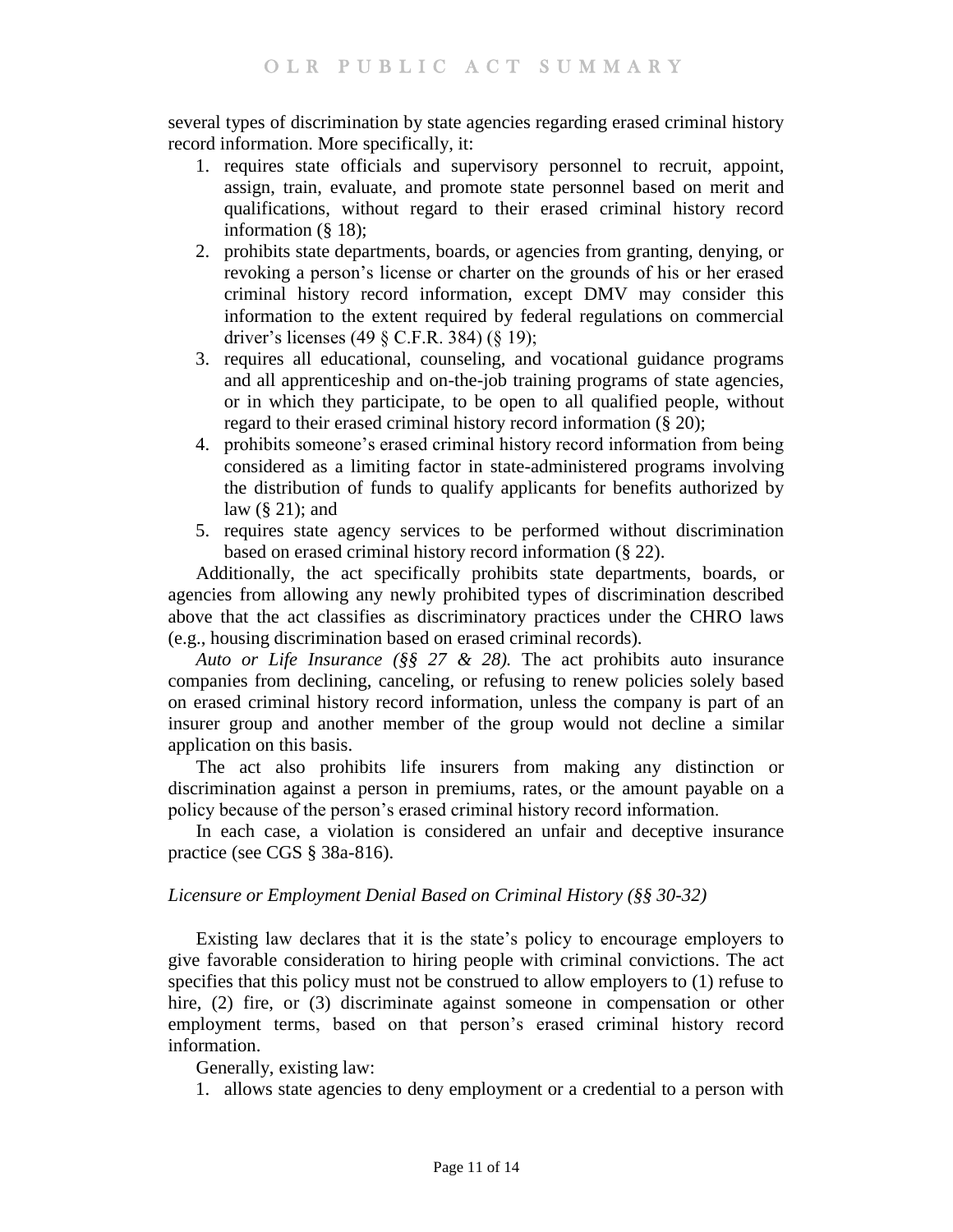a prior criminal conviction if he or she is found unsuitable after considering certain factors;

- 2. bars the state from distributing erased criminal records, or records of arrests not leading to convictions, in connection with employment applications or credentialing; and
- 3. bars state employers from inquiring about a prospective employee's criminal history until the person is deemed otherwise qualified for the job, unless the law specifically disqualifies applicants with certain criminal histories.

The act extends this latter provision to all employers, in accordance with the existing provisions described above  $(\S$  15). It also (1) specifies that these provisions do not allow employers to discriminate based on erased criminal history information, as set forth above, and (2) updates terminology in these statutes and makes minor and technical changes.

# <span id="page-11-1"></span><span id="page-11-0"></span>§ 33 — CRIMINAL JUSTICE AGENCIES

*Adds DESPP and the Division of Criminal Justice to the list of "criminal justice agencies" for the purpose of determining access to criminal records*

The act specifically lists DESPP and the Division of Criminal Justice as "criminal justice agencies" for the purpose of determining access to criminal records. Under existing law, the State Police and state's attorneys, assistant state's attorneys and deputy assistant state's attorneys, and various other agencies are already classified as criminal justice agencies for this purpose.

Existing law gives criminal justice agencies access to criminal history record information and establishes various duties for them regarding it. For example, if they collect, store, or disseminate criminal history record information they must institute a process to minimize the possibility of recording and storing inaccurate information, and upon discovering any inaccuracy, notify all other agencies known to have received it  $(CGS \S 54-142h(a))$ .

Among other things, existing law authorizes these agencies to reject for employment, for good cause, applicants for positions that would be authorized to directly access criminal history record information (CGS § 54-142i). EFFECTIVE DATE: January 1, 2023

# <span id="page-11-3"></span><span id="page-11-2"></span>§ 35 — MISDEMEANOR SENTENCES

*Reduces the maximum sentence for misdemeanors from one year to 364 days and makes related changes*

The act reduces the maximum sentence for misdemeanors from one year to 364 days. Previously, the maximum sentence for a class A misdemeanor, and certain unclassified misdemeanors, was one year (see BACKGROUND, *Federal Immigration Law*).

The act provides that if someone was sentenced to a one-year prison term for a misdemeanor, the conviction must still be deemed a misdemeanor after the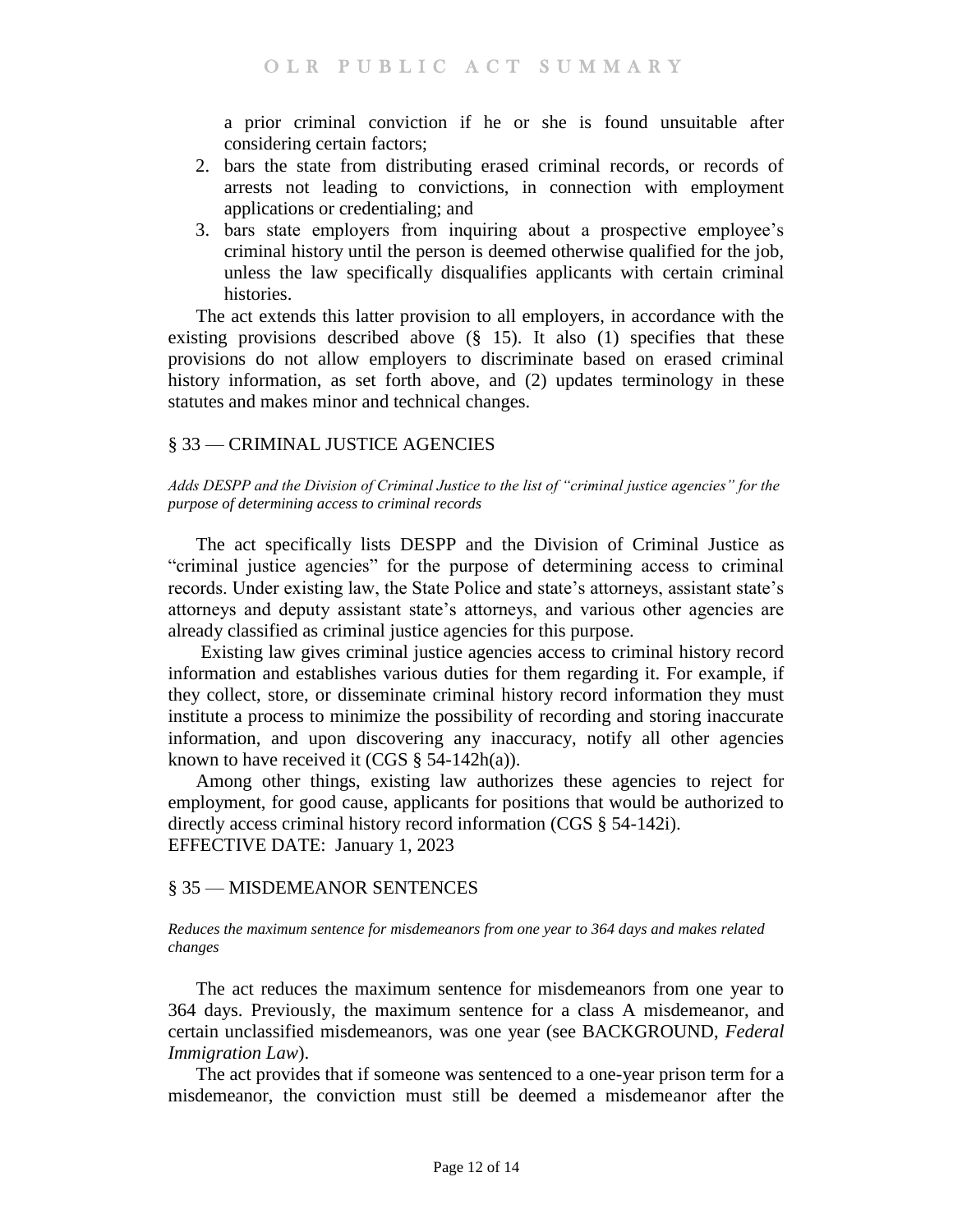maximum term is reduced to 364 days as provided above.

It (1) allows anyone previously sentenced to a one-year prison term for a misdemeanor to apply to court to modify the sentence to 364 days and (2) requires the court to issue the modification unless the sentencing records have been destroyed. The person must apply to the court that entered the judgment of conviction, and may apply at any time (thus, even after completing the sentence).

The act applies regardless of when the person was sentenced.

EFFECTIVE DATE: October 1, 2021

#### <span id="page-12-0"></span>BACKGROUND

#### *Criminal Conviction Erasure*

Under existing law, a person convicted of a crime who seeks to have the conviction and associated records erased must apply to the Board of Pardons and Paroles for an absolute pardon. Generally, the board cannot accept an application for a pardon until five years after a felony conviction and three years after a misdemeanor conviction. The board takes certain factors into consideration in determining whether to grant pardons. Generally, the board must hold hearings before granting a pardon, although some non-violent convictions are eligible for an expedited process that does not involve a hearing (CGS § 54-130a et seq.).

A convicted offender who is not incarcerated may also apply for a certificate of employability to relieve him or her from certain barriers or forfeitures related to employment or licensure. This certificate does not affect the individual's criminal record (CGS §§ 54-108f and -130e).

#### *Family Violence Crimes*

By law, a "family violence crime" is a crime, other than a delinquent act, that involves an act of family violence to a family or household member. It does not include acts by parents or guardians disciplining minor children unless these acts constitute abuse. (PA 21-78, § 4, also categorizes criminal violation of a protection order or condition of release as a family violence crime when the condition of release or order is issued for an act of family violence or a family violence crime.)

Generally, "family violence" is physical harm or the threat of violence between family or household members, including stalking or a pattern of threatening, but excluding verbal abuse or arguments unless there is present danger and likelihood of physical violence (CGS § 46b-38a).

#### *Nonviolent Sexual Offenses and Sexually Violent Offenses*

Under Connecticut law, certain criminal convictions require sex offender registration. These include, among others, "nonviolent sexual offenses" and "sexually violent offenses."

Nonviolent sexual offenses include 4th degree sexual assault and certain cases